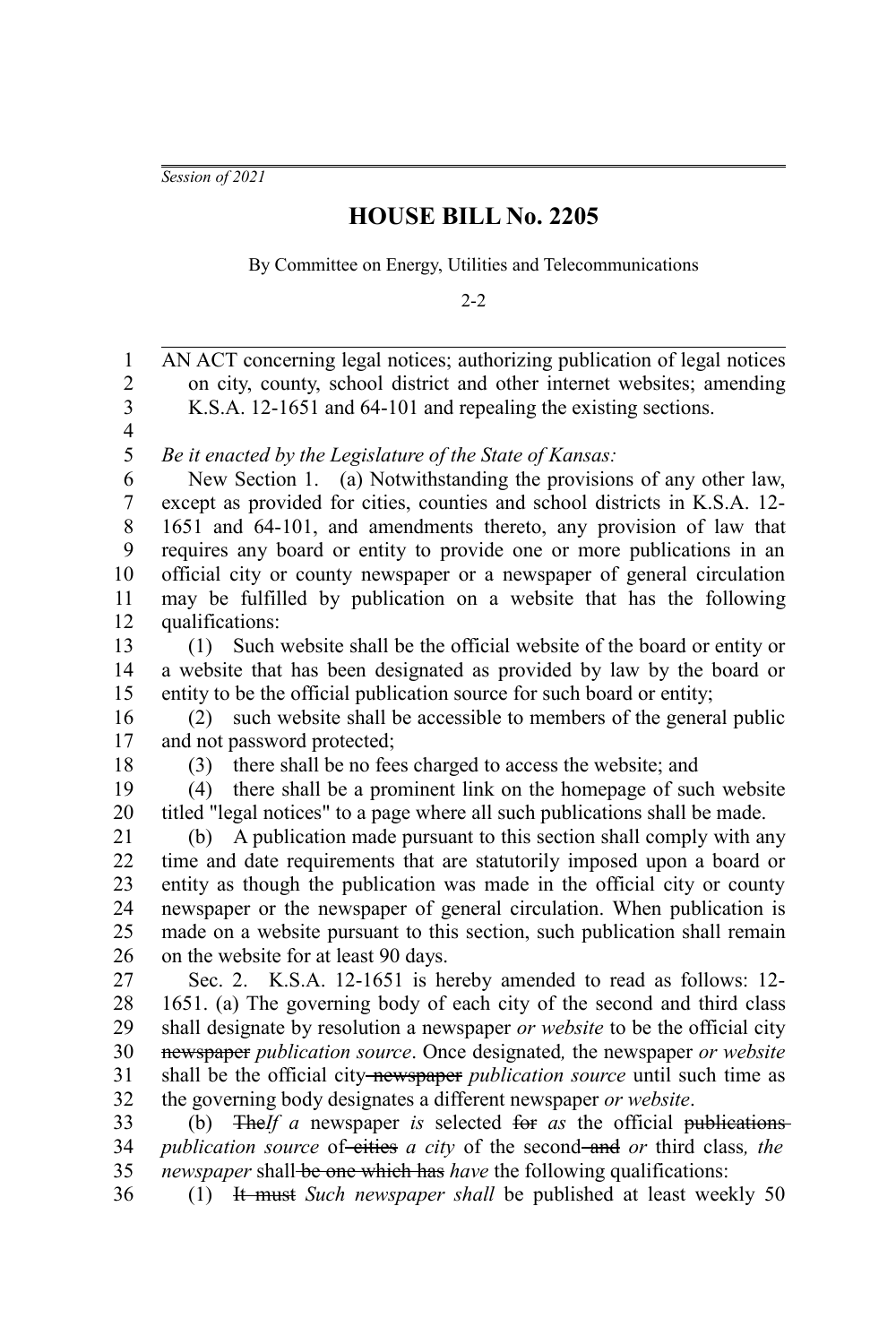times each year and have been so published for at least one year prior to the publication of any official city publication. 1 2

(2) It must *Such newspaper shall* be entered at the post office of publication as second-class mail matter. 3 4

(3) More than 50% of the circulation must *shall* be sold to the subscribers either on a daily, weekly, monthly or yearly basis. 5 6

(4) It *Such newspaper* shall have general paid circulation on a daily, weekly, monthly or yearly basis in the county and shall not be a trade, religious or fraternal publication. 7 8 9

*(c) If a website is selected as the official publication source for a city of the second or third class, the website shall have the following qualifications:* 10 11 12

*(1) Such website shall be the official city government website;*

*(2) such website shall be accessible to members of the general public and not password protected;* 14 15

16

13

*(3) there shall be no fees charged to access the website; and*

*(4) there shall be a prominent link on the homepage of the city's website titled "legal notices" to a page where all such publications shall be made.* 17 18 19

*(d) Notwithstanding any other provision of law, a city of the second or third class may satisfy any statutory requirement to provide one or more publications in an official city or county newspaper or a newspaper of general circulation by causing such publication to be made on a website in accordance with this section. Any publication made on a website pursuant to this section shall comply with any applicable time and date requirements that are statutorily imposed upon a city as though publication was made in a newspaper. When publication is made on a website pursuant to this section, such publication shall remain on such website for at least 90 days.* 20 21 22 23 24 25 26 27 28 29

Sec. 3. K.S.A. 64-101 is hereby amended to read as follows: 64-101. (a) *(1)* The governing body of each city of the first class shall designate by resolution a newspaper *or website* to be the official city newspaper*publication source*. Once designated, the newspaper *or website* shall be the official city newspaper *publication source* until such time as the governing body designates a different newspaper *or website*. 30 31 32 33 34 35

No legal notice, advertisement or publication of any kind required or provided by any of the laws of the state of Kansas, to be published in a newspaper shall have any force or effect unless the same is published in a newspaper which: 36 37 38 39

*(2) If a newspaper is selected as the official publication source for a city of the first class, the newspaper shall have the following qualifications:* 40 41 42

(1)*(A)* Is *Such newspaper shall be* published at least weekly 50 times 43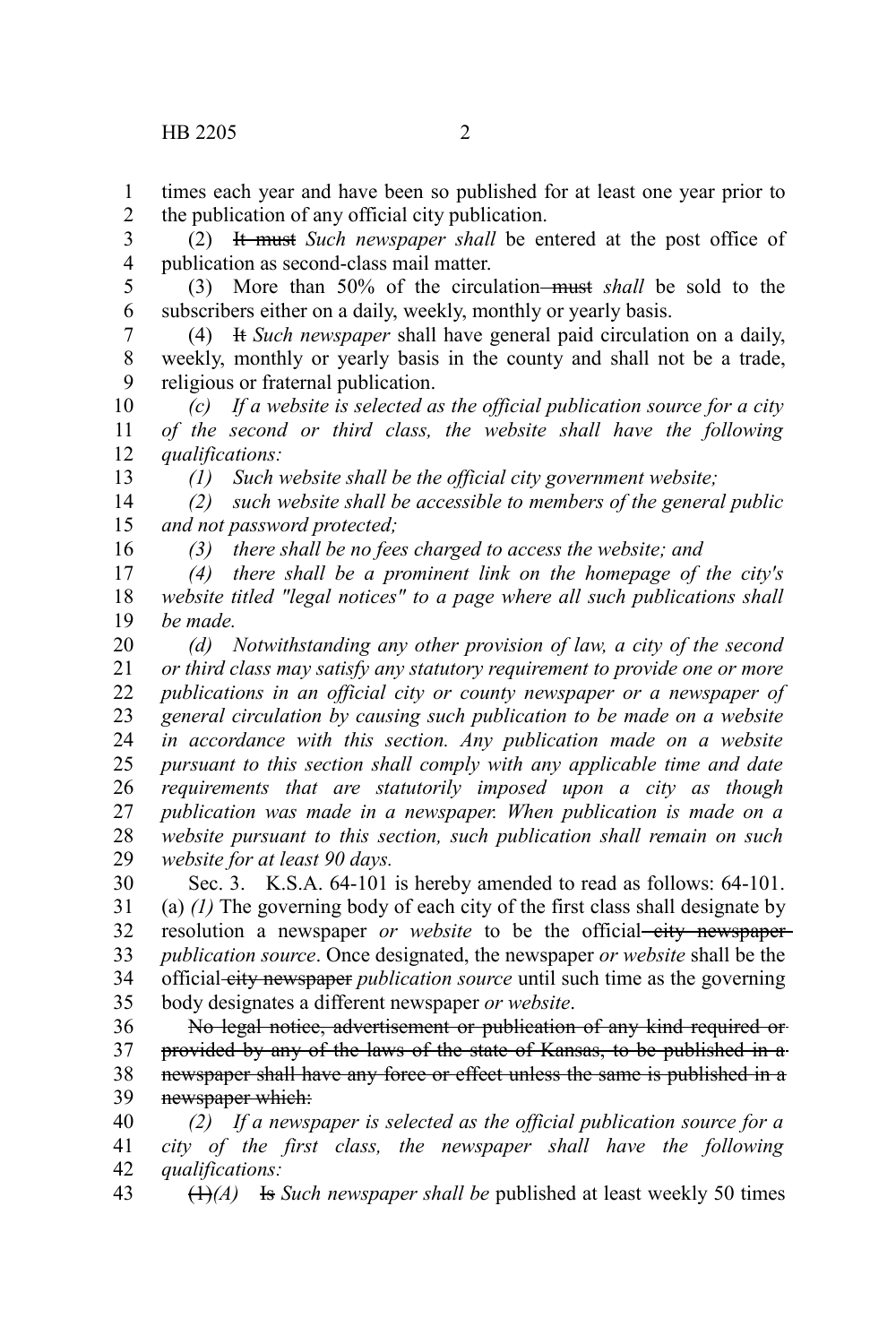a year and has *have* been so published for at least one year prior to the publication of any official city publication; 1 2

(2)*(B)* is *such newspaper shall be* entered at the post office as periodical class mail matter; 3 4

(3)*(C)* has *such newspaper shall have* general paid circulation on a daily, weekly, monthly or yearly basis in the county in which the city is located and is not be a trade, religious or fraternal publication; and 5 6 7

(4)*(D)* is *such newspaper shall be* published in the county in which the city publishing the official publication is located. If there is no newspaper published in the county, the newspaper shall be published in Kansas and shall have general paid circulation in the county. 8 9 10 11

*(3) If a website is selected as the official publication source for a city of the first class, the website shall have the following qualifications:* 12 13

14

*(A) Such website shall be the official city government website;*

*(B) such website shall be accessible to members of the general public and not password protected;* 15 16 17

*(C) there shall be no fees charged to access the website; and*

*(D) there shall be a prominent link on the homepage of the city's website titled "legal notices" to a page where all such publications shall be made.* 18 19 20

*(4) Notwithstanding any other provision of law, a city of the first class may satisfy any statutory requirement to provide one or more publications in a newspaper of general circulation by causing such publication to be made on a website in accordance with this subsection. Any publication made on a website pursuant to this subsection shall comply with any applicable time and date requirements that are statutorily imposed upon a city as though publication was made in a newspaper of general circulation. When publication is made on a website pursuant to this subsection, such publication shall remain on such website for at least 90 days.* 21 22 23 24 25 26 27 28 29 30

(b) *(1)* The board of county commissioners of each county shall designate by resolution a newspaper *or website* to be the official county newspaper *publication source*. Once designated*,* the newspaper *or website* shall be the official-county newspaper *publication source* until such time as the board designates a different newspaper *or website*. The newspaper selected for the official publications of a county shall be a newspaperwhich: 31 32 33 34 35 36 37

*(2) If a newspaper is selected as the official publication source for a county, the newspaper shall have the following qualifications:* 38 39

(1)*(A)* Is *Such newspaper shall be* published at least weekly 50 times each year and has been so published for at least one year prior to the publication of any official county publication; 40 41 42

(2)*(B)* is *such newspaper shall be* entered at the post office in the 43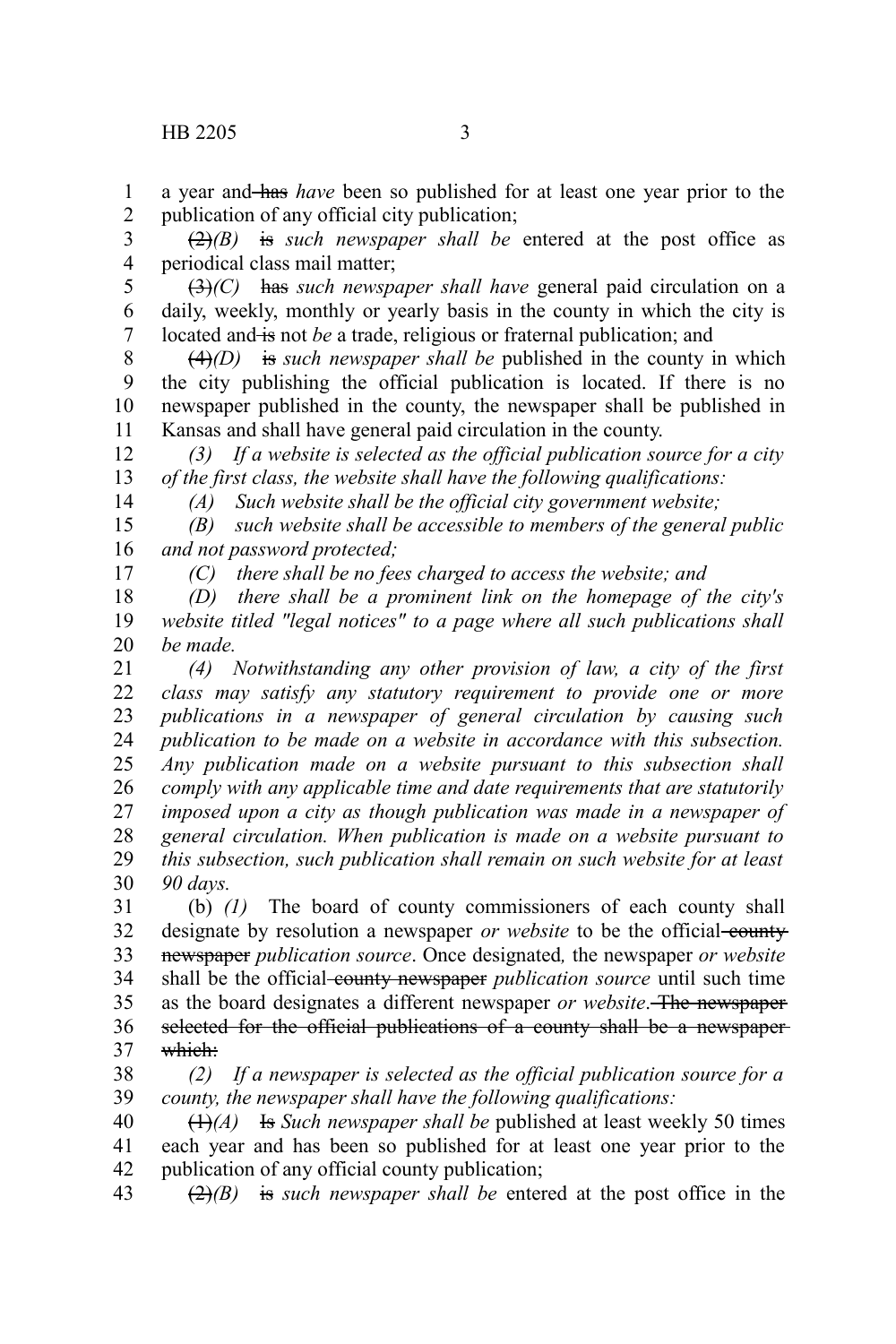15

county of publication as periodical class mail matter, which county shall be located in Kansas; 1 2

(3)*(C)* has *such newspaper shall have* general paid circulation on a daily, weekly, monthly or yearly basis in the county and is not be a trade, religious or fraternal publication; and 3 4 5

(4)*(D)* is *such newspaper shall be* published in the county publishing the official publication. If there is no newspaper published in the county, the newspaper shall be printed in Kansas and have general paid circulation in the county. 6 7 8 9

*(3) If a website is selected as the official publication source for a county, the website shall have the following qualifications:* 10 11 12

*(A) Such website shall be the official county government website;*

*(B) such website shall be accessible to members of the general public and not password protected;* 13 14

*(C) there shall be no fees charged to access the website; and*

*(D) there shall be a prominent link on the homepage of the county's website titled "legal notices" to a page where all such publications shall be made.* 16 17 18

*(4) Notwithstanding any other provision of law, a county may satisfy any statutory requirement to provide one or more publications in an official city or county newspaper or a newspaper of general circulation by causing such publication to be made on a website in accordance with this subsection. Any publication made on a website pursuant to this subsection shall comply with any applicable time and date requirements that are statutorily imposed upon a county as though publication was made in a newspaper of general circulation. When publication is made on a website pursuant to this subsection, such publication shall remain on such website for at least 90 days.* 19 20 21 22 23 24 25 26 27 28

(c) *(1)* Whenever the board of education of a school district is required to publish a legal notice, advertisement or other publication in a newspaper having general circulation in the school district, such newspaper shall be one which: *The board of education of each school district shall designate by resolution a newspaper or website to be the official publication source for the school district. Once designated, the newspaper or website shall be the official publication source for the school district until such time as the board of education of the school district designates a different newspaper or website.* 29 30 31 32 33 34 35 36 37

*(2) If a newspaper is selected as the official publication source for a school district, the newspaper shall have the following qualifications:* 38 39

(1)*(A)* Is *Such newspaper shall be* published at least weekly 50 times each year and has been so published for at least one year prior to the publication of any school district publication; 40 41 42

(2)*(B)* is *such newspaper shall be* entered at the post office in the 43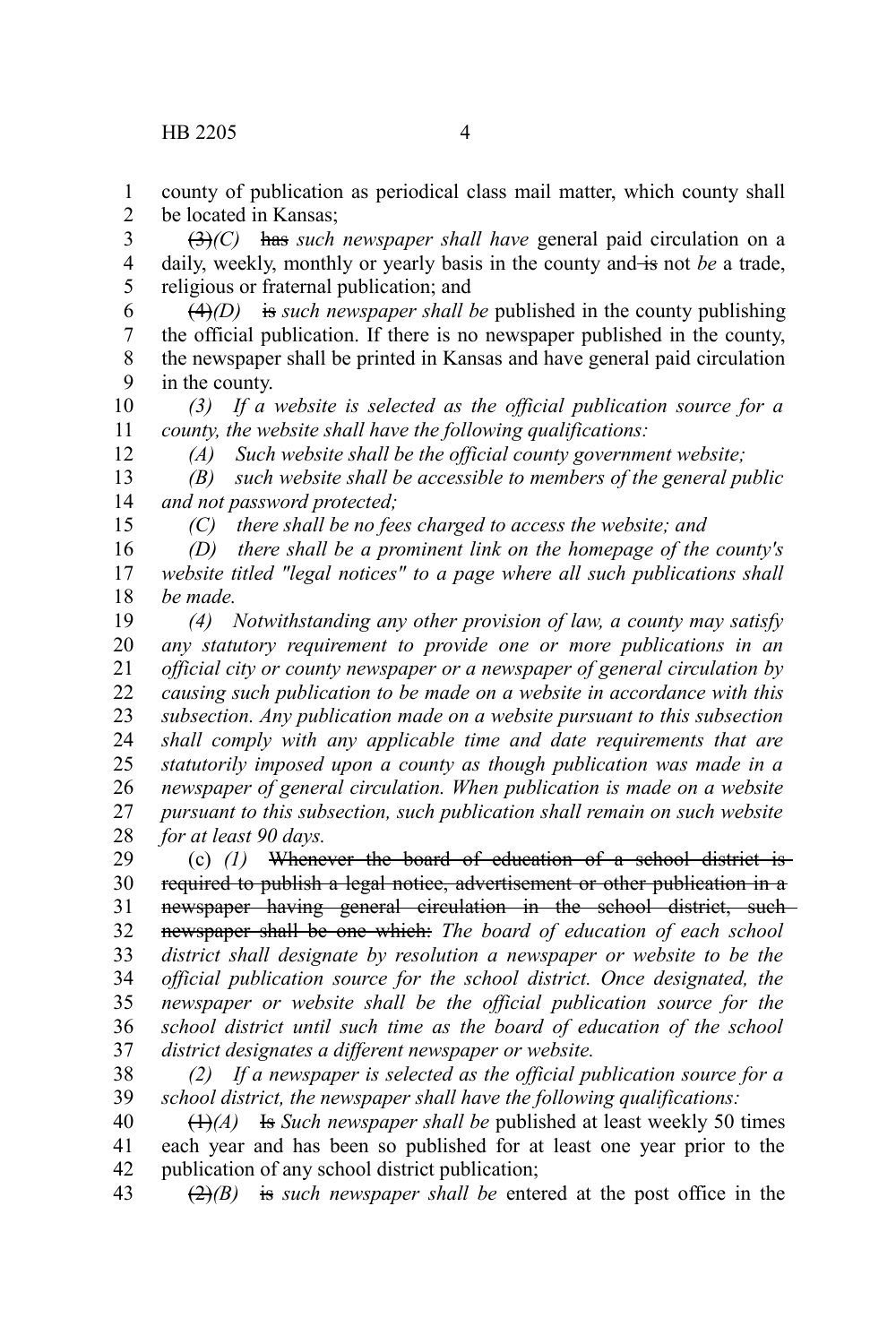school district of publication as periodical class mail matter; 1

(3)*(C)* has *such newspaper shall have* general paid circulation on a daily, weekly, monthly or yearly basis in the school district and is not be a trade, religious or fraternal publication; and 2 3 4

(4)*(D)* is *such newspaper shall be* published in the school district publishing the official publication. If there is no newspaper published in the school district, the newspaper shall be published in Kansas and shall have general paid circulation in the school district. 5 6 7 8

*(3) If a website is selected as the official publication source for a school district, the website shall have the following qualifications:* 9 10

*(A) Such website shall be the official school district website;*

*(B) such website shall be accessible to members of the general public and not password protected;* 12 13

14

11

*(C) there shall be no fees charged to access the website; and*

*(D) there shall be a prominent link on the homepage of the school district's website titled "legal notices" to a page where all such publications shall be made.* 15 16 17

*(4) Notwithstanding any other provision of law, a school district may satisfy any statutory requirement to provide one or more publications in a newspaper of general circulation by causing such publication to be made on a website in accordance with this subsection. Any publication made on a website pursuant to this subsection shall comply with any applicable time and date requirements that are statutorily imposed upon a school district as though publication was made in a newspaper of general circulation. When publication is made on a website pursuant to this subsection, such publication shall remain on such website for at least 90 days.* 18 19 20 21 22 23 24 25 26 27

(d) Nothing contained in this section shall invalidate the publication in a newspaper which *that* has resumed publication after having suspended publication all or part of the time that the United States has been engaged in war with any foreign nation and six months next following the cessation of hostilities if such newspaper resumes publication in good faith under the same ownership as it had when it suspended publication. Nothing in this section shall invalidate the publication in a newspaper-which that has simply changed its name or moved its place of publication from one part of the county to another part, or suspended publication on account of fire, flood, strikes, shortages of materials or other unavoidable accidents for not to exceed 10 weeks within the year last preceding the first publication of the legal notice, advertisement or publication. All legal publications heretofore made which *that* otherwise would be valid, that have been made in a newspaper which *that*, on account of flood, fire, strikes, shortages of materials or other unavoidable accident, has suspended publication for a period of not exceeding 10 weeks, are hereby legalized. 28 29 30 31 32 33 34 35 36 37 38 39 40 41 42 43